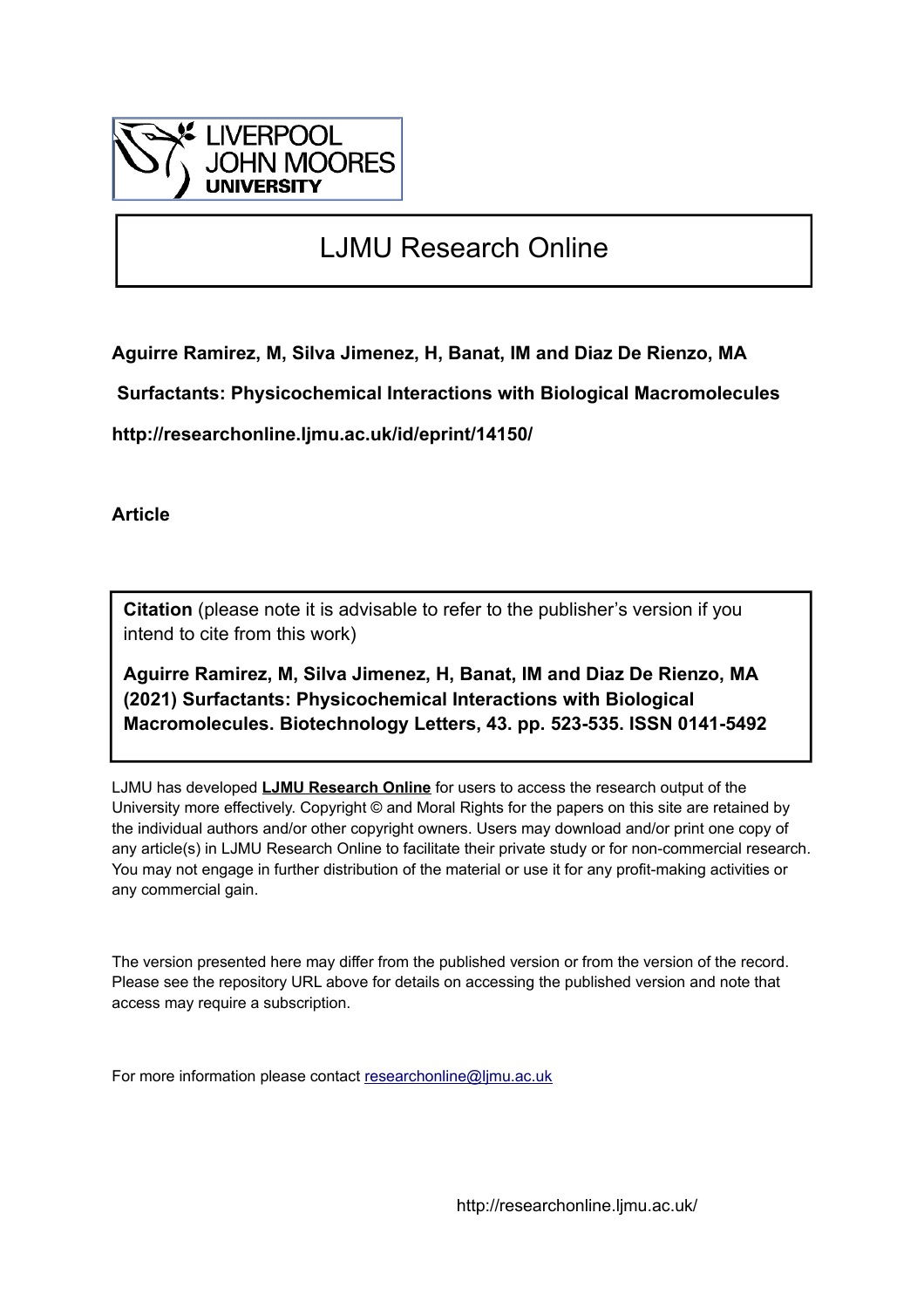REVIEW

## Surfactants: physicochemical interactions with biological macromolecules

M. Aguirre-Ramírez  $\cdot$  H. Silva-Jiménez  $\cdot$  I. M. Banat  $\cdot$  M. A. Díaz De Rienzo

Received: 24 January 2020 / Accepted: 7 December 2020 / Published online: 3 February 2021 © The Author(s) 2021

Abstract Macromolecules are essential cellular components in biological systems responsible for performing a large number of functions that are necessary for growth and perseverance of living organisms. Proteins, lipids and carbohydrates are three major classes of biological macromolecules. To predict the structure, function, and behaviour of any cluster of macromolecules, it is necessary to understand the interaction between them and other components through basic principles of chemistry and physics. An important number of macromolecules are

M. Aguirre-Ramírez

Departamento de Ciencias Químico Biológicas, Instituto de Ciencias Biomédicas, Universidad Autónoma de Ciudad Jua´rez, Ciudad Jua´rez, Chihuahua, Mexico

#### H. Silva-Jiménez

Area de Oceanografía Química, Instituto de Investigaciones Oceanológicas, Universidad Autónoma de Baja California, Ensenada, Baja California, Mexico

#### I. M. Banat

School of Biomedical Sciences, University of Ulster, Coleraine BT52 1SA, Northern Ireland, UK

M. A. Díaz De Rienzo ( $\boxtimes$ ) School of Pharmacy and Biomolecular Sciences, Liverpool John Moores University, James Parsons Building 10.05C, Byrom Street, Liverpool L3 3AF, UK e-mail: m.a.diaz@ljmu.ac.uk

present in mixtures with surfactants, where a combination of hydrophobic and electrostatic interactions is responsible for the specific properties of any solution. It has been demonstrated that surfactants can help the formation of helices in some proteins thereby promoting protein structure formation. On the other hand, there is extensive research towards the use of surfactants to solubilize drugs and pharmaceuticals; therefore, it is evident that the interaction between surfactants with macromolecules is important for many applications which includes environmental processes and the pharmaceutical industry. In this review, we describe the properties of different types of surfactants that are relevant for their physicochemical interactions with biological macromolecules, from macromolecules–surfactant complexes to hydrophobic and electrostatic interactions.

Keywords Surfactants - Macromolecules - Biological systems - Molecular interactions

### List of symbols

- $\gamma_{11}$  Surface tension when two identical phases are considered
- $\gamma_1$  Surface tension of phase 1 i.e. liquid
- $\gamma_2$  Surface tension of phase 2 i.e. solid
- $\gamma_{12}$  Interfacial tension between two different phases
- $w_{11}$  Work of adhesion between two identical phases
- $w_{12}$  Work of adhesion between two different phases

M. Aguirre-Ramírez and H. Silva-Jiménez equally contributed to this work.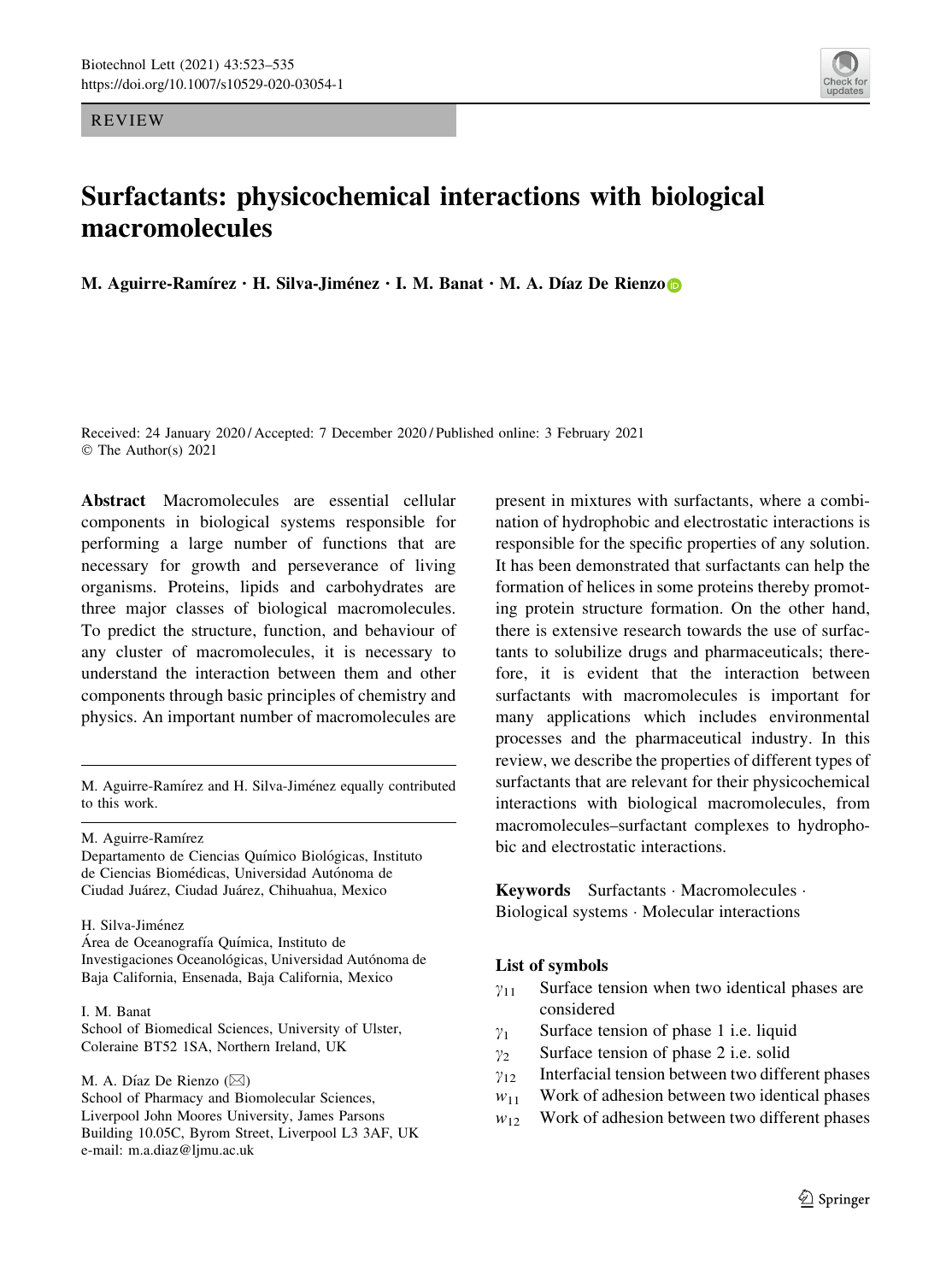### Introduction

Surfactants are amphiphilic molecules capable of reducing the surface tension between two immiscible phases (Otzen [2017\)](#page-12-0). These molecules are either chemically produced (synthetic surfactants) or based on biological materials (biosurfactants). The reduction of surface tension is due to their amphiphilic properties, as their molecules consist of both hydrophilic and hydrophobic moieties (Li and Lee [2019](#page-11-0)). The hydrophilic part contains heteroatoms such as oxygen, sulphur, nitrogen and phosphorous, which appear in functional groups such as alcohol, thiol, ether, ester, acid, sulphate, sulfonate, phosphate, amine, amide, etc., while the hydrophobic part is typically a paraffin, cycloparaffin or aromatic hydrocarbon, which may contain halogens. Due to their dual affinity, amphiphilic molecules are not stable either in polar or in organic solvents. To meet both types of affinities, the hydrophilic moiety must be surrounded by a polar solvent, while the hydrophobic moiety must be in contact with an organic solvent. Such conditions exist only between two immiscible phases. The boundary between a condensed phase and a gaseous phase is referred to as a surface, and the boundary between two condensed phases such as two liquids or a liquid and a solid, is referred to as an interphase. Many properties of surfactants depend on this strong affinity for surfaces or interphases (Khan et al. [2015\)](#page-11-0).

There are important properties that characterise each particular system. Surface tension is defined as the work required to increase the area of a surface isothermally and reversibly by unit amount (Ebnesajjad  $2014$ ). Surface tension ( $\gamma$ ) is expressed as surface energy per unit area and alternatively as a force per unit length. If we consider two identical phases the surface tension  $(y_1)$  can be expressed by Eq. 1:

$$
\gamma_1 = \frac{1}{2} w_{11} \tag{1}
$$

where  $W_{11}$  represents the work of adhesion between the two identical phases, which is defined as the reversible thermodynamic work required to separate the interface from the equilibrium state of the two phases to a separation distance of infinity.

On the other hand, the interfacial tension between two different phases (1 and 2) can be given by Eq. 2:

$$
\gamma_{12} = \gamma_1 + \gamma_2 - w_{12} \tag{2}
$$

These characteristics are determinant in terms of the properties of the systems, such as the existence and persistence of emulsions or foams, where surfactants are responsible for the changes (reduction) in surface tension. Surfactants allow the mixing of hydrophilic molecules with hydrophobic ones, through the formation of structures called micelles which allow the association of both types of molecules in a single phase. This compatibility between molecules that do not have a natural affinity is also known as cosolubilisation (Poša et al.  $2019$ ) and can be used to establish different applications.

Surfactants are used in a wide range of industrial applications (Banat and Thavasi [2018\)](#page-10-0). In agriculture, for example, phytosanitary agents are applied in the form of aerosol (surfactant) which, sometimes, contains a dispersed organic phase (emulsifier) to dissolve herbicides and insecticides (Marquez et al. [2018](#page-12-0)). While in food products, they contribute to the conditioning of creams, suspensions, emulsions, soluble or dispersible powders (Kralova and Sjöblom [2009\)](#page-11-0). In mining processes, they play an important role in the flotation and leaching of metals like iron, zinc, uranium (Asselin and Ingram [2014](#page-10-0); Diaz et al. [2015\)](#page-11-0); as well as in the textile industry to improve the performance of different operations and to provide particular properties to the finished products (Pacifico and Giers [1995](#page-12-0); Proffitt and Patterson [1988\)](#page-12-0). In the oil industry, they have been used to help to solve problems caused by drilling operations to the conditioning of the finished products; in fact, extracted crude oil reaches the surface in the form of a water-inoil emulsion, which makes it essential to remove or separate the water content (Marquez et al. [2019](#page-12-0)).

Chemical surfactants are derived from nonbiodegradable components, and in some cases can cause serious problems to the environment, such as: (1) the formation of foams which inhibit or paralyze natural (or artificial) purification processes, concentrate impurities and can spread bacteria or viruses; (2) the increase of phosphate content in basins, from polyphosphates that are used in combination with surfactants (Santos et al. [2016](#page-12-0)).

Given the problems caused by synthetic surfactants, different studies have been carried out over the past years, seeking to find alternative products compatible with the environment and have demonstrated the feasibility of producing these compounds from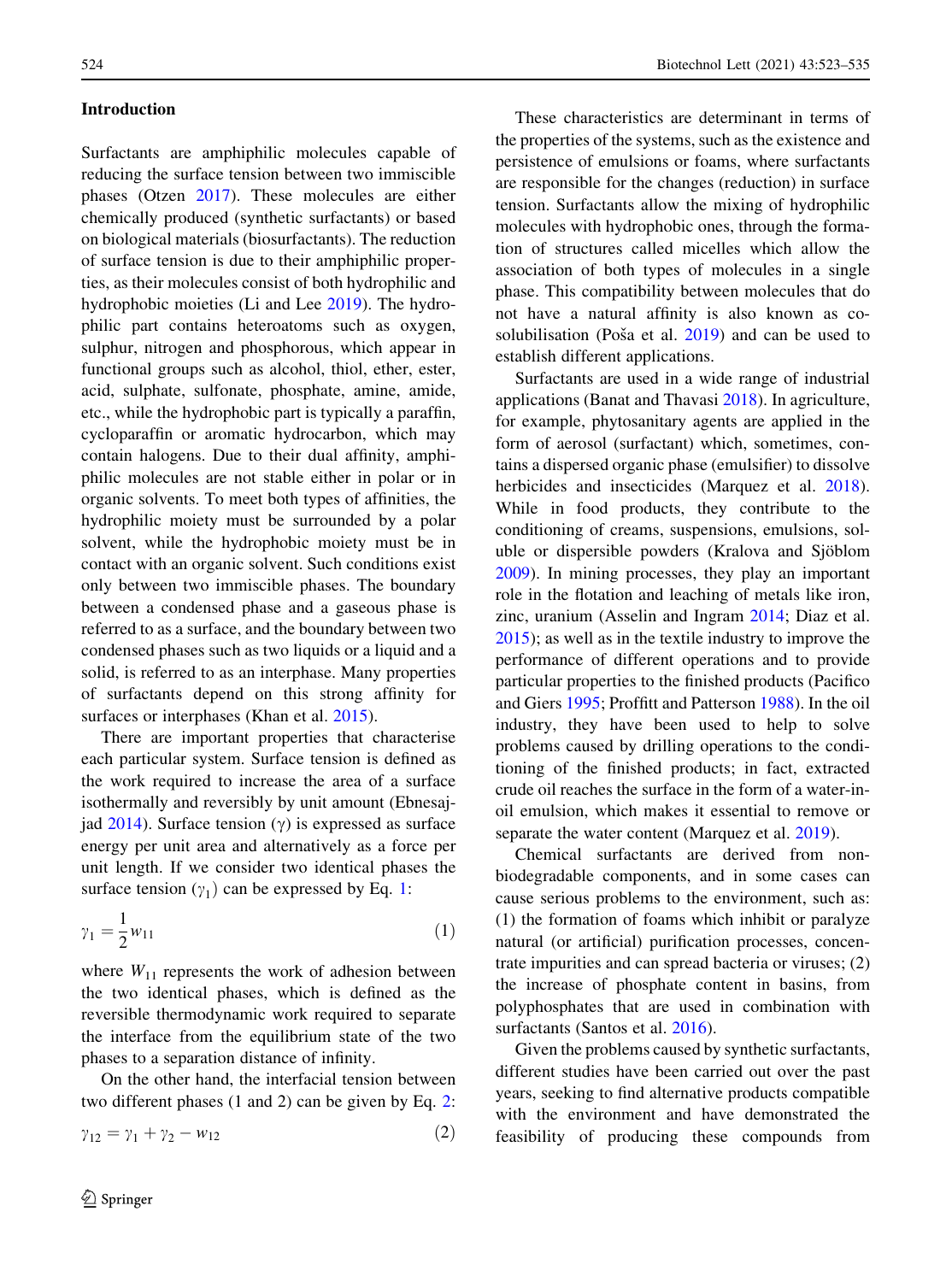microorganisms (Akbari et al. [2018](#page-10-0)). Most microbial biosurfactants are typically biodegradable, biocompatible and have stable activities under extreme environmental conditions (Naughton et al. [2019](#page-12-0)). Hence the interest to study their production from fungi and bacteria, among which the genera Bacillus and Pseudomonas stand out. Many of these biosurfactants produced by Pseudomonas aeruginosa have been characterized and studied as agents capable of removing hydrophobic compounds from soil (Geetha et al. [2018\)](#page-11-0), antimicrobials and biofilm disruptors (Elshikh et al. [2017;](#page-11-0) Diaz De Rienzo et al. [2016](#page-11-0); Ceresa et al. [2020\)](#page-10-0). Although the physicochemical properties of (bio) surfactants have been well documented through the years (Mankowich [1953;](#page-12-0) Behrens [1964;](#page-10-0) Van Os et al. [1993;](#page-13-0) Patino et al. [2007](#page-12-0); Morais et al. [2017](#page-12-0)), their interaction with biological components has had less focus. This review therefore focuses on the properties of surfactants that are relevant for their physicochemical interactions with biological systems (Fig. 1), and when possible compare them with their biological counterparts.

#### Surfactant–protein interactions

The study of the interactions between surfactants, both synthetic and microbial (biosurfactants), with proteins is of great interest in various biotechnology fields and industries such as food, cosmetics, pharmaceutical, biomedical, and environmental (Lee et al. [2011;](#page-11-0) Otzen [2011;](#page-12-0) Tucker et al. [2014](#page-13-0); Malik [2015](#page-12-0)). In the biomedical industry, protein–surfactant systems are used for the production of hydrogels (Afinjuomo et al. [2019;](#page-10-0) Castelli et al. [2008](#page-10-0)). The hydrogels form the base of fibrous proteins such as fibroin, which are used for tissue regeneration and drug delivery (Park et al. [2014;](#page-12-0) Dubey et al. [2018](#page-11-0); Ohadi et al. [2020\)](#page-12-0).

There are three main forces that drive the protein– surfactant interaction: (1) electrostatic, (2) hydrophobic and (3) Van der Waals (Mackie and Wilde [2005;](#page-12-0) Li and Lee [2019](#page-11-0)). The dominant interaction is determined by the nature of both molecules and their concentration (Mehan et al. [2015](#page-12-0); Li and Lee [2019](#page-11-0)). These molecular interactions have an influence on the native structure of proteins promoting or preventing denaturation, aggregation and loss of enzymatic activity among other factors (Mehan et al. [2015](#page-12-0)). Surfactants of biological origin have an advantage over synthetic surfactants in terms of their ability to prevent denaturation of proteins and a reduction in their aggregation (Otzen [2011](#page-12-0), [2017](#page-12-0)).

The protein–surfactant systems mainly studied are those that contain globular proteins such as bovine serum albumin (BSA),  $\alpha$ -lactoglobulin and  $\beta$ -glucosidase. In contrast, very few studies have been performed exploring the fibrous protein–surfactant systems. Type I collagen, silk fibroin, and keratin are fibrous proteins that have been studied in combination with ionic and non-ionic surfactants (Maldonado et al. [1991;](#page-12-0) Mandal and Kund [2008;](#page-12-0) Kezwon et al. [2016](#page-11-0); Kezwoń and Wojciechowski [2016;](#page-11-0) Pan et al. [2016](#page-12-0); Park et al. [2014;](#page-12-0) Dubey et al. [2018](#page-11-0)). A few studies suggest that the molecular interactions presented by fibrous proteins (collagen, fibroin, keratin) in combination with ionic and non-ionic surfactants are similar to the globular protein–surfactant systems (Lee et al. [2011;](#page-11-0) Khan et al. [2015](#page-11-0), Kezwon et al. [2016](#page-11-0); Kezwon and Wojciechowski [2016](#page-11-0); Pan et al. [2016](#page-12-0)).



Fig. 1 Illustrative summary of the main types of interactions between (bio)surfactants and macromolecules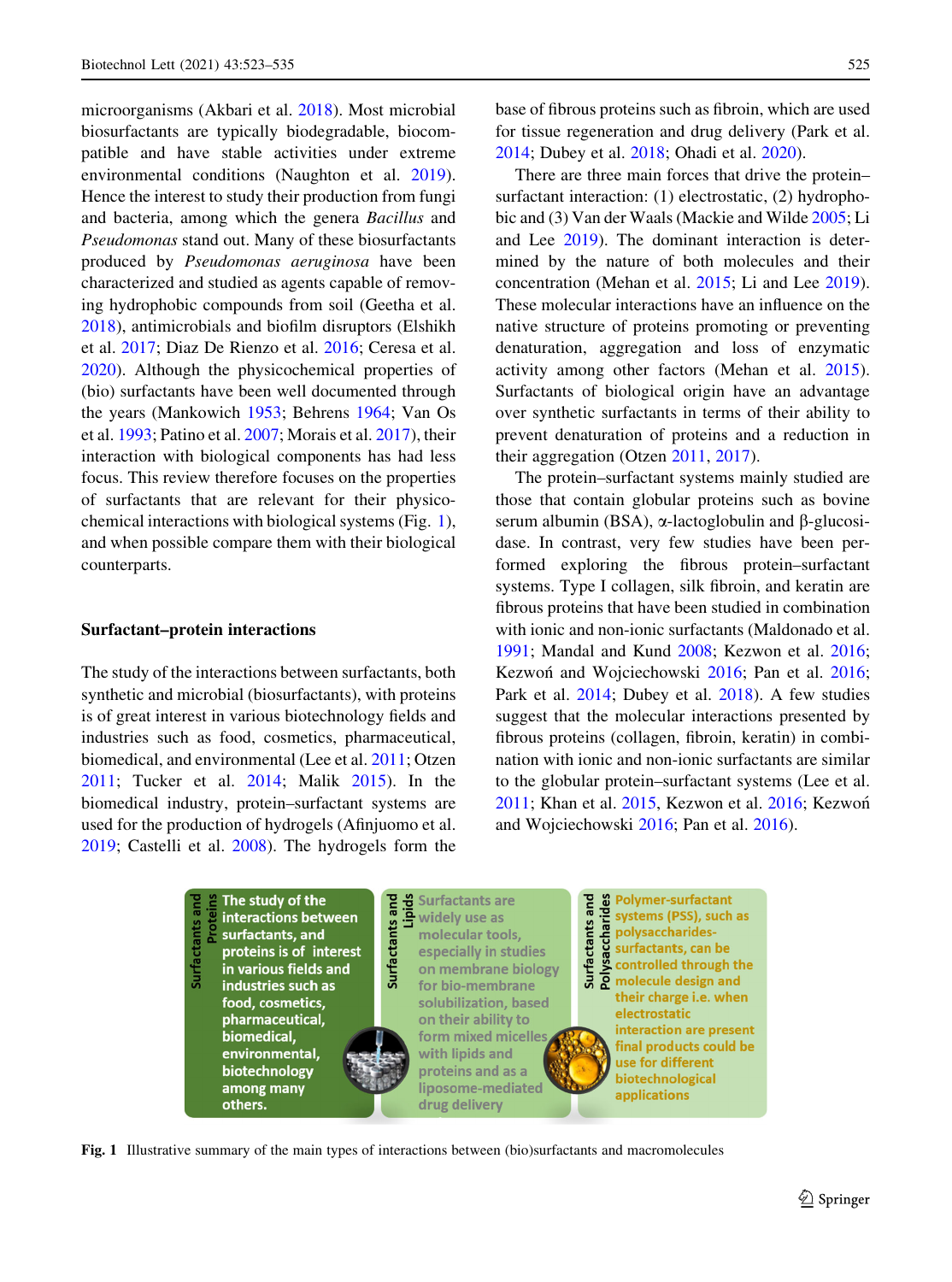Type I collagen interacts with Sodium Dodecyl Sulphate (SDS), Cetyl Trimethyl Ammonium Bromide (CTAB), and Triton X-100 through hydrophobic and electrostatic molecular interactions. The predominance of a particular molecular interaction depends on the type of surfactant, i.e. surfactants could produce changes in collagen secondary structure (Maldonado et al. [1991;](#page-12-0) Kezwon et al. [2016;](#page-11-0) Kezwon and Wojciechowski [2016\)](#page-11-0).

The main physical parameters that have an effect on the surfactant–protein interactions are: (a) the surfactant concentration; (b) the chemical nature of surfactant (ionic or non-ionic surfactants); and (c) the secondary structure of the protein  $(\alpha$ -helix and  $\beta$ -sheets) (Díaz et al. [2003;](#page-11-0) Malik [2015](#page-12-0)).

#### Surfactant concentration

The effect on stabilization or destabilization mediated by a surfactant is dependent on the concentration of the surfactant (Mehan et al. [2015](#page-12-0)). In that sense, many surfactants (biological and synthetic ones), usually promote protein stabilization at concentrations far below Critical Micelle Concentration (CMC), while at concentrations higher than the CMC there is an opposite effect, they promote denaturation, aggregation, as well as loss of biological function of proteins (Díaz et al. [2003;](#page-11-0) Otzen [2011;](#page-12-0) Malik [2015](#page-12-0)). In general, the binding of the surfactant to the protein is carried out in three phases. In the binding phase (phase I), individual surfactant molecules bind to the protein without causing any structural change, and electrostatic interactions dominate over hydrophobic ones. In the cooperative phase (phase II), the increase in the surfactant concentration reaches a sub-CMC levels, triggering the formation of the hydrophobic clusters that start to bind to the hydrophobic regions of proteins leading to their denaturation and changes in the secondary structure. In this phase, hydrophobic interactions dominate over electrostatic; in addition, the unfolding process increases linearly (Otzen [2011](#page-12-0); Malik [2015\)](#page-12-0). Finally, the saturation phase (phase III) is where the protein binding sites are already saturated. In this phase, there are free surfactant molecules that interact with the protein-bound micelles and no longer cause further changes (Malik [2015\)](#page-12-0).

#### Chemical nature of surfactants

Surfactants can be divided into two groups according to their chemical composition: ionic and non-ionic. The ionic surfactants, according to their charge, can be anionic or cationic (Otzen [2011](#page-12-0); Khan et al. [2015](#page-11-0)). The hydrophilic group of the surfactant affects the stability of the protein because it can tightly bind to the protein causing its denaturation and contributes to the solubilization of the membrane proteins (Mehan et al. [2015\)](#page-12-0). Anionic surfactants are typically protein-denaturing agents (Khan et al. [2015\)](#page-11-0). Among the anionic surfactants, SDS is well known for having strong electrostatic interactions with proteins (Deep and Ahluwalia [2001](#page-11-0); Otzen et al. [2009;](#page-12-0) Hansted et al. [2011;](#page-11-0) Otzen [2011\)](#page-12-0). These interactions are generated between the positively charged amino acids present in the primary structure of the protein along with the interactions of the hydrocarbon chains of the surfactant, and the aliphatic regions of the amino acids arginine (Arg) and lysine (Lys) (Otzen et al. [2009](#page-12-0)).

Such properties have been used in some protein separation and/or solubilisation techniques. The interaction between SDS and several globular proteins has been previously reported, i.e. the denaturing effect of SDS on  $\alpha$ -lactalbumin occurs in different stages depending on the concentration of the surfactant. In the early stages, SDS monomers bind to the protein to form groups up to a critical concentration that results in the start of the denaturation process (Fig. [2](#page-5-0)). The binding of more monomers results in the loss of the secondary structure of the protein (Otzen et al. [2009](#page-12-0)). In the case of  $\beta$ -lactoglobulin, SDS has an opposite effect to the one observed with  $\alpha$ -lactalbumin, since this amphiphilic molecule reduces the aggregation of the protein at concentrations well below its CMC (Hansted et al. [2011](#page-11-0)).

Compared to anionic surfactants, cationic surfactants have a milder protein destabilization effect (Khan et al. [2015\)](#page-11-0). These ionic surfactants interact with amino acids whose side chains are usually negatively charged like aspartate (Asp) and glutamate (Glu) (Otzen [2011\)](#page-12-0). For example, Khan et al. ([2019\)](#page-11-0) reported that the interactions between CTAB and Hen egg white lysozyme are very hydrophobic and weakly electrostatic, which do not cause a change in the secondary structure of the protein but do cause a negative effect on the tertiary structure.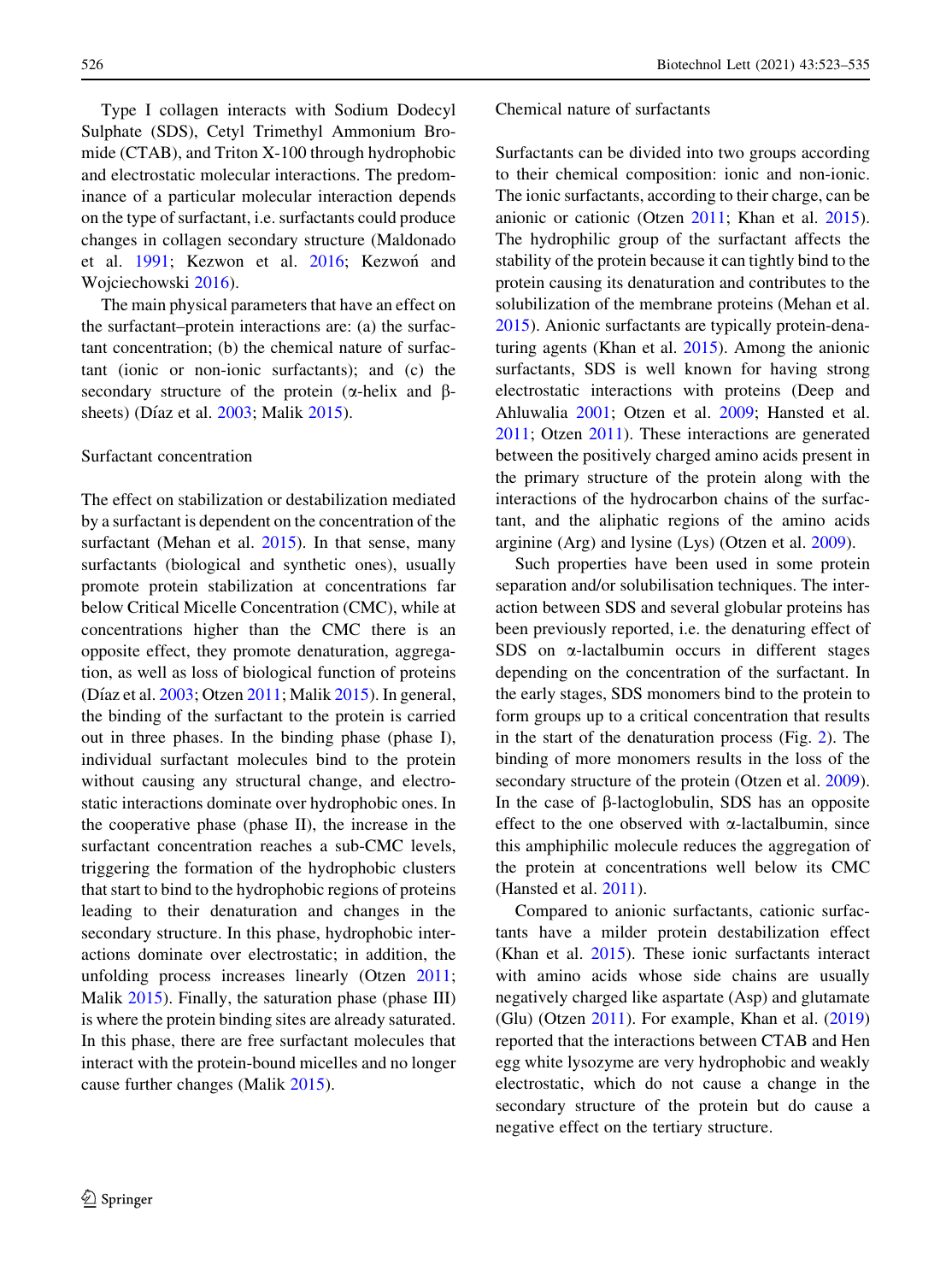<span id="page-5-0"></span>

Fig. 2 Representative scheme of the denaturation effect promoted by SDS over  $\alpha$ -lactalbumin. SDS monomers bind to the protein starting the denaturation process; at a high concentration of SDS monomers, the secondary structure of the protein is lost

In the case of non-ionic surfactants (i.e., dodecyl maltoside, polysorbates), they commonly minimize or prevent protein aggregation (Lee et al. [2011;](#page-11-0) Otzen [2011\)](#page-12-0). According to various studies, the molecular interactions between proteins and non-ionic surfactants are very weak and the union of the biomolecule with the non-ionic surfactant is driven by hydrophobic interactions, which results in a tendency to solubilize proteins. These surfactants are used in the food industry and have biomedical applications in drug formulations (Lee et al. [2011](#page-11-0); Campos et al. [2013](#page-10-0); Tucker et al. [2014\)](#page-13-0). Non-ionic surfactants usually have ethoxylate groups that interact with the hydrophobic moieties of proteins, exposing the hydrophilic groups present in both molecules, which results in the increase of the hydrophilicity of the nonionic surfactant–protein complex, thereby reducing the aggregation of proteins (Rudolph and Jones [2002](#page-12-0); Ruiz-Peña et al. [2010;](#page-12-0) Lee et al. [2011;](#page-11-0) Tucker et al. [2014\)](#page-13-0). The chemical structure of this type of surfactant plays an important role in promoting or preventing protein denaturation, even if the structural differences are minor. Tween type surfactants (ethoxylated polysorbates) vary in the length of the fatty acid hydrocarbon chain and interact differently with BSA, as seen in the number of surfactant molecules that are able to bind to the protein as well as the type of binding (Ruiz-Peña et al. [2010](#page-12-0)).

Another type of surfactants known as dimeric or Gemini surfactants are constructed of two monomers of surfactants which are joined by a spacer close to the hydrophilic heads (Sinha et al. [2016](#page-12-0)). Despite their importance in several industrial fields, studies of Protein-Gemini surfactants interactions are limited, compared with those conducted with single chain surfactants (Sinha et al. [2016](#page-12-0); Parray et al. [2018](#page-12-0); Akram et al. [2019\)](#page-10-0). Several studies have revealed that some interaction mechanisms of these new generation of surfactants with proteins are shared with their

corresponding monomers differing in the effects that they induce in the biomolecule, ranging from having stronger molecular interactions than their monomeric counterpart to changes or stabilization in the secondary and tertiary structures of proteins (Sinha et al. [2016;](#page-12-0) Sonu et al. [2017;](#page-12-0) Akram et al. [2019](#page-10-0)). Comparative studies of the interaction of BSA with the cationic surfactant Dodecyl Trimethyl Ammonium Bromide (DTAB) and with three Gemini-surfactants of the bis(dimethyldodecylammonium bromide) family; butanediyl-1,4-bis(dimethyldodecylammonium bromide  $(12-4-12,2Br -)$ , 2-butanol-1,4bis(dimethyldodecylammonium bromide)  $(12-4(OH)-12,2Br -)$ , 2,4-dibutanol-1,4bis(dimethyldodecylammonium bromide) (12-  $4(OH)2-12,2Br -$ , showed that at lower concentrations of the surfactant the interaction in the surfactant– protein complex is managed by electrostatic forces and while the concentration of the surfactant increases.

The union of the protein with the surfactant is hydrophobic in nature, which is stronger with the Gemini-surfactant, causing greater denaturation of BSA compared to DTAB, which suggests that the spacer between the two monomers plays an important role (Sinha et al. [2016](#page-12-0)). Sonu et al. [\(2017](#page-12-0)) conducted a study on the effect of surfactant spacers [12-8-12, 2Br- ], [12-4-12, 2Br-] and [12-4 (OH) -12, 2Br-] on the interaction with BSA and reported that the more hydrophobic the spacer is, the lower is the reduction in the number of  $\alpha$ -helices and denaturing effects. Akram et al. ([2019\)](#page-10-0) on the other hand, analysed the interaction of the BSA model protein with three members of a family of Gemini Cm-E20-Cm surfactants and demonstrated that the binding of these dimeric surfactants with the protein is considerably strong, without causing a significant loss of  $\alpha$ -helix (3–4%), keeping the secondary and tertiary structure of the BSA virtually intact. Other authors have reported that the effect caused by these Gemini-surfactants on the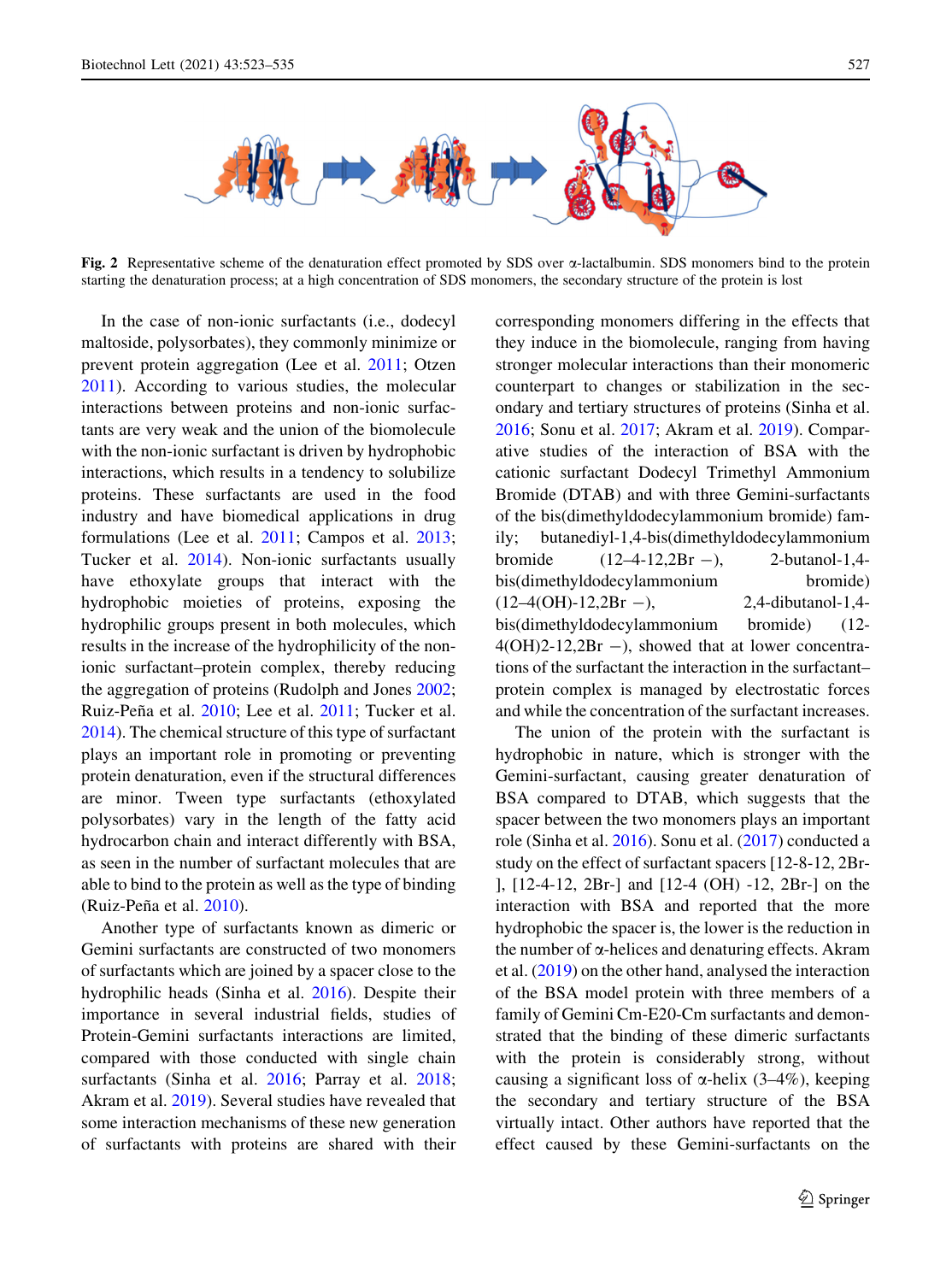various model proteins may be subject to changes at different temperatures, pH concentrations, ionic strength, and surfactant concentrations, among others (Faustino et al. [2009\)](#page-11-0).

#### Secondary structure of proteins

In some cases, the secondary structure of a protein could have an effect on the ability of a surfactant to promote its aggregation or denaturation activities, without necessarily being a specific surfactant–protein interaction. Zaragoza et al. [\(2012](#page-13-0)) showed that when the trehalolipid biosurfactant produced by a Rhodococcus sp. is present at a concentration lower than CMC, proteins with a high content of  $\alpha$ -helix in the secondary structure such as BSA and cytochrome  $c$  (Cyt- $c$ ) showed resistance to thermal unfolding and there was no alteration of the secondary structure. In addition, Isothermal Titration Calorimetry (ITC) investigations demonstrated that the interactions between trehalolipids and both proteins are not specific, suggesting the involvement of hydrophobic domains of proteins (Zaragoza et al. [2012\)](#page-13-0). However, the biosurfactant mannosylerythritol lipid-A (MEL-A) has a different influence on the enzyme  $\beta$ -glucosidase. At CMC values, this biosurfactant promotes a secondary structure changes of  $\beta$ -glucosidase, causing a decrease in  $\beta$ -sheets content and an increase in  $\alpha$ helices, b-turn, and random coil. These structural changes cause  $\beta$ -glucosidase to acquire thermal stability by increasing its midpoint temperature  $(T_m)$ and unfolding enthalpy (Fan et al. [2018\)](#page-11-0).

The above can be explained in thermodynamic and structural terms. On the one hand, at CMC values, MEL-A forms micelles, thereby increasing hydrophobic interactions. Thermodynamic data obtained by ITC, support the hypothesis that weak hydrophobic interactions are responsible for the union of MEL-A and  $\beta$ -glucosidase. On the other hand, the stability gained by  $\beta$ -glucosidase at CMC values can be given by the enzyme's secondary structural changes. The increase of  $\alpha$ -helix content is a potential factor which promotes, (1) the exposure of hydrophobic regions to amino acid residues that interact hydrophobically, (2) hydrogen bond formation with fatty acid chains, and (3) hydroxyl groups of glycosidic residues (Otzen [2011;](#page-12-0) Fan et al. [2018\)](#page-11-0).

Based on various analytical methods, Zhang and Li [\(2018](#page-13-0)) reported that surfactin, a biosurfactant of the lipopeptide type, induces changes in the conformations of the alkaline protease secreted by Bacillus sp., which results in weak hydrophobic interactions, hydrogen bonds and some electrostatic interactions. In addition, they found that the enzymatic activity of the alkaline protease may be affected positively or negatively at low or high concentrations of surfactin, respectively. In the first case, the low concentration of surfactin in the aqueous medium, allows the biosurfactant molecule to interact with the alkaline protease as a cofactor, thus causing an increase in enzymatic activity, while at high concentrations of surfactin, a decrease in enzymatic activity occurs. This is because the hydrophobicity of the alkaline protease is decreased by the high concentration of biosurfactant molecules present in the solution. Finally, the cases analysed in this review on the interactions between different surfactants with a model protein reveal that they are quite diverse, where the physicochemical characteristics of the interacting molecules play an essential role. Molecular interaction studies using various biophysical techniques, will allow us to understand the basis of interaction between surfactants and proteins.

#### Surfactant–lipid interactions

The phase behaviour between surfactants–water and lipid–water is well documented (Chernik [2000](#page-11-0); Koynova and Tenchov [2001](#page-11-0); Ebnesajjad [2006](#page-11-0)), however the interaction between surfactants and lipids is not well reported with most studies have been carried out on temperature and enthalpy variables without a detailed description of the mechanisms involved (Koynova and Tenchov [2001](#page-11-0)). Surfactants are widely used as molecular tools, especially in studies of membrane biology for biomembrane solubilization, based on their ability to form mixed micelles with lipids and proteins (Koynova and Tenchov [2001\)](#page-11-0) and as a liposome-mediated drug delivery system (Bnyan et al. [2018](#page-10-0)). Liposomes have been used as a model of biological membranes for a long time, due to their phospholipid structure. The structure of phospholipids has a hydrophilic head group and a hydrophobic tail group. When dispersed in an aqueous solution, the head is attracted by water, and the tail, including a long hydrocarbon chain, is repelled by water promoting the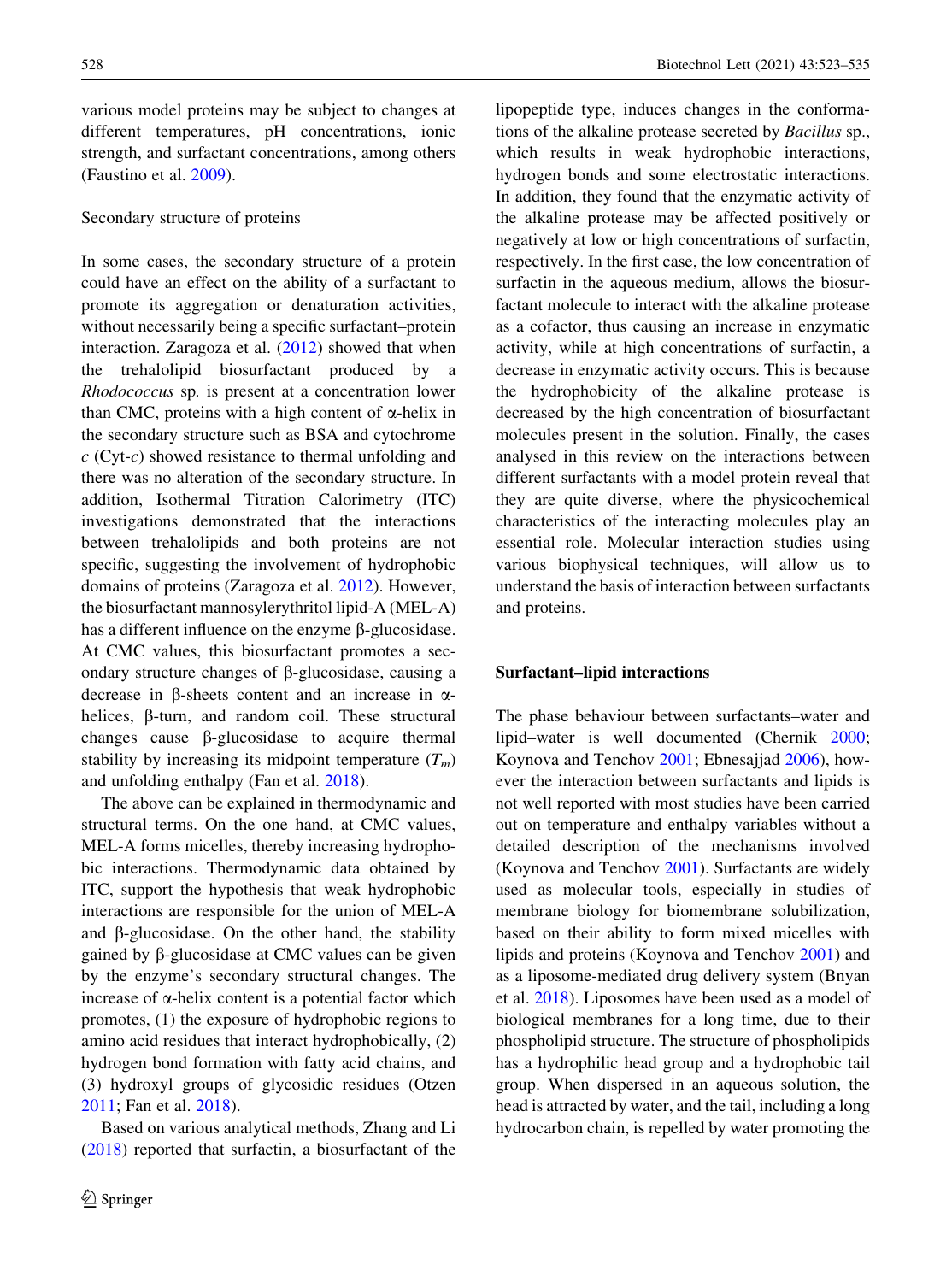formation of vesicles (Stryer [1981;](#page-12-0) Dua et al. [2012](#page-11-0); Gunay and Ozer [2018\)](#page-11-0).

The interaction between lipids and surfactants is derived in a different numbers of model systems (Helenius and Simons [1975;](#page-11-0) Lichtenberg et al. [1983](#page-12-0)). All these models show a general scheme for the interaction between lipids and surfactants (which displays the transition from vesicles to mixed micelles) and is described as a three-stage model (Fig. 3). The first stage is where the surfactant partition between the lipid bilayers and the aqueous phase and start reaching a level where the bilayers break into micelles; the second phase is where there is a mix between micelles and bilayers in a co-existent state and the last phase is characterized by an increase of the surfactant concentration leading to a phase where all the bilayers are solubilized and only lipidrich micelles are present (Lichtenberg et al. [2013](#page-12-0); Pizzirusso et al. [2017](#page-12-0)).

There are different studies that show the three-stage model applied to biological membranes, including homogenous phospholipids systems (phosphatidylcholine and phosphatidylserine),  $Ca^{2+}-ATP$ ase membranes (Le Maire et al. [2000\)](#page-11-0) and liposomes prepared from SR lipid (Langner and Hui [2000](#page-11-0)). The solubilisation of membranes generally occurs via the uptake of non-micellar surfactants monomers, which is why when a surfactant is added to solubilize a membrane preparation, if the surfactant concentration is below their CMC, then it is just the monomer fraction that interact with the biological membrane.

When it comes to the study of biosurfactants and membrane lipids interactions, few studies have been reported on molecular interactions (Ortiz et al. [2009](#page-12-0); Aranda et al. [2007](#page-10-0); Rodrigues et al. [2006;](#page-12-0) Malaspina et al. [2017](#page-12-0)). The effect of trehalose lipids on membrane phospholipids was reported by Ortiz et al. [\(2008](#page-12-0)) showing that the biosurfactants exhibit a dehydrating effect on the interfacial region of saturated phosphatidylethanolamines promoting the formation of unsaturated phosphatidylethanolamines. The same research group evaluated the effect of trehalose lipid produced by Rhodococcus sp. on the structural properties of dimyristoyl phosphatidylserine (DMPS) membranes. They have showed that the biosurfactant incorporates into the DMPS membranes and increases the fluidity of the phosphatidylserine acyl chains making changes in the environment of the polar head group and, as a consequence, decreases the interfacial tension of the membrane, thereby decreasing the motional freedom of the phospholipids (Ortiz et al. [2009](#page-12-0)).

One of the most studied biosurfactant in terms of their effect on the plasma membrane is the Iturin produced by Bacillus subtilis. Iturin is an effective antifungal compound and its mechanisms of action is related to the disruption of the biological membrane by the formation of small vesicles and their aggregation in yeast cells (Peypoux et al. [1994;](#page-12-0) Rodrigues et al. [2006\)](#page-12-0). Iturin was shown to pass through the cell wall and disrupt the plasma membrane with the formation of small vesicles and the aggregation of intramembranous particles, interacting with the nuclear membrane and probably with membranes of other cytoplasmic organelles affecting the morphology and membrane structure of yeast cells (Thimon et al. [1995\)](#page-13-0). Recently, the studies in molecular surfactantlike peptides and lipids has become more focused and significant due to their excellent properties, such as versatility, biocompatibility and medicinal properties



Fig. 3 Surfactants–lipids interaction: the three-stage model. Stage I: Surfactant molecules approach a bilayer. Stage II: Combination of micelles and lipid/surfactant aggregates. Stage III: Mixed micelles formation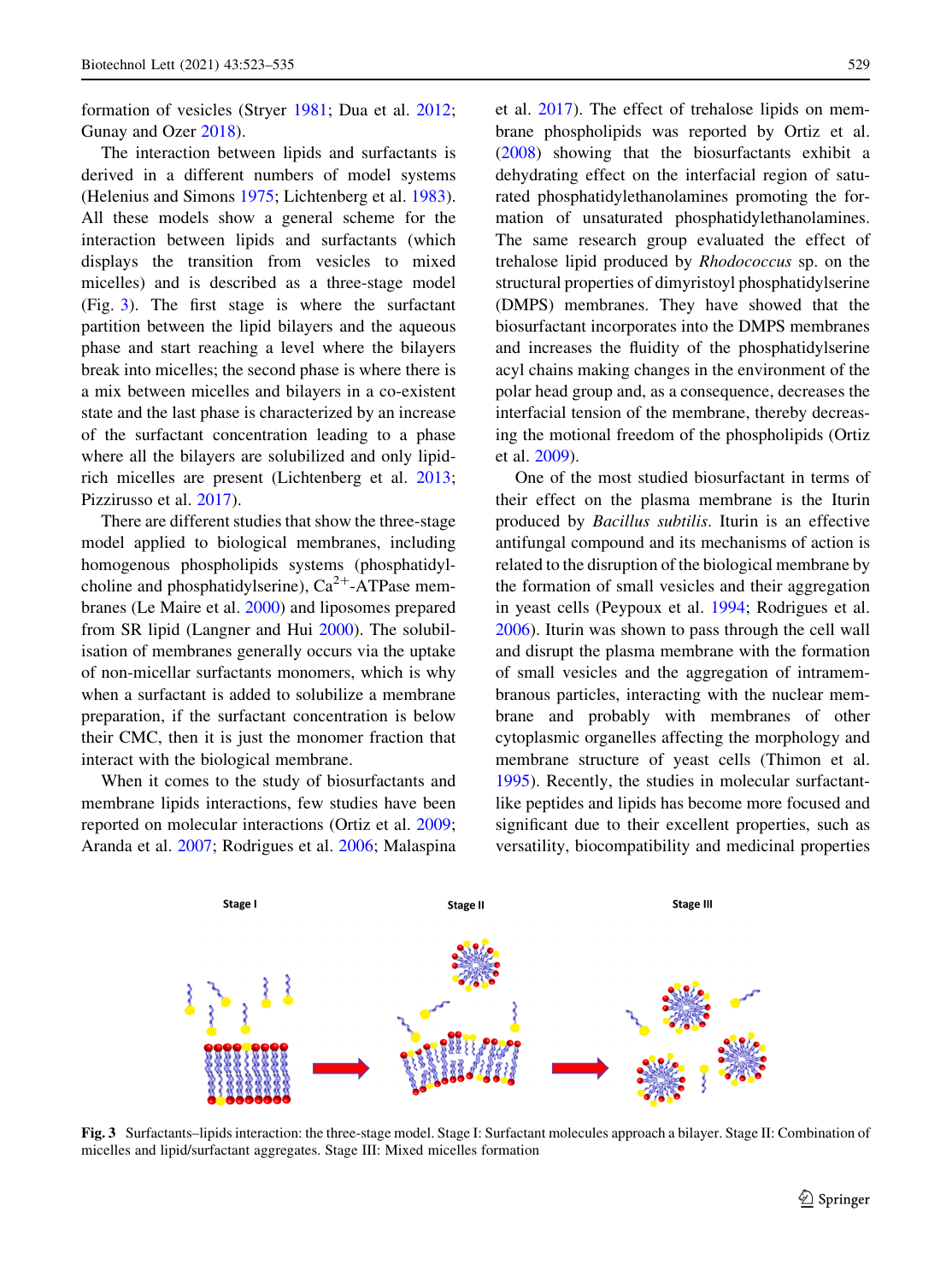(Cui et al. [2010;](#page-11-0) Hosseinkhani et al. [2013](#page-11-0); Dehsorkhi et al. [2014](#page-11-0); Du and Stenzel [2014;](#page-11-0) Malaspina et al. [2017;](#page-12-0) Doostmohammadi et al. [2019\)](#page-11-0).

An important class of amphiphilic peptides called surfactant-like peptides (SLPs), present an intrinsic difference that can lead to different physical consequences namely composition and tail structure (Mala-spina et al. [2017](#page-12-0)). Unlike conventional surfactants whose hydrophobic tails interact in all directions through hydrophobic interactions, the amphiphilic peptide tail contains not only hydrophobic groups but also hydrophilic sites (Colherinhas and Fileti [2014](#page-11-0)). This feature allows the SLPs to stabilize nanostructures in one direction through hydrophobic interactions and in the orthogonal direction by hydrogen bonds. These hydrogen bonds associated with hydrophobic interactions can stabilize at a high level, complex secondary structures such as helices and sheets. On the other hand, conventional lipids/surfactants with antimicrobials properties (Chen et al. [2010,](#page-10-0) [2012;](#page-11-0) Albada et al. [2012](#page-10-0); Gaspar et al. [2013\)](#page-11-0) are usually organized into micelles, vesicles, and nanotubes (Colherinhas and Fileti [2014](#page-11-0); Malaspina et al. [2017](#page-12-0)). To understand the interaction between (bio)surfactants and lipids, it is necessary to be aware of the hydrodynamics of the molecules involved, their amphiphilic properties and how they play an important role when it comes to biological membranes. Nanoparticle models and the study of their properties could help us to understand the molecular basis of these interactions, which have remained unknown.

#### Surfactant–polysaccharide interactions

Polysaccharides are monosaccharide (homo or hetero) built up biopolymers mainly produced by plants. Similar to surfactants, they could be classified based on their charge as non-ionic (o), cationic  $(+)$ , and anionic  $(-)$  polymers (Kwak [1998\)](#page-11-0). Polysaccharides and surfactant interactions are important to develop (a) emulsifiers; (b) flocculating agents; (c) stabilizing colloids; (d) or rheology controllers (Holmberg et al. [2002\)](#page-11-0) in food, medicine and environmental applications.

Electrostatic, hydrophobic, dipole–dipole, and hydrogen bonding interactions along with the surfactant and polysaccharide characteristic are the main factors that affect the Polymer–Surfactant Systems

530 Biotechnol Lett (2021) 43:523–535

(PSS) (Grządka et al. [2019](#page-11-0)). These interactions have been summarised in Table [1](#page-9-0) (Bao et al. [2008\)](#page-10-0). These authors studied the interactions of ionic surfactants (SDS and CTAB) with neutral, positively, and negatively charged polysaccharides [Methyl cellulose  $(MC)$ , chitosan  $(CS)$  and  $\kappa$ -carrageenan  $(KC)$ ], respectively.

According to the surfactant–polysaccharide combination, molecular interactions change. Therefore, strong hydrophobic and weak ion–dipole interactions are present in MC–SDS mixture. Moreover, in KC– SDS and CS–SDS, ionic interactions drive the binding process between surfactant and the polymer. Hydrophobic interactions are weak in KC–SDS, while in CS–SDS, polymer hydrophobic moieties interact with alkyl chains of the SDS. In the case of CTAB with MC and CS, only hydrophobic interactions are present, and strong electrostatic interactions allow binding between KC and CTAB.

In the case of non-ionic polysaccharide and anionic surfactant, as ethyl hydroxyethyl cellulose (EHEC) and SDS, respectively, the hydrophobic interaction between the polymer and SDS alkyl chain drives their association. Accordingly, SDS plays an important role because its presence or absence promotes the extent of EHEC–SDS cluster formation. For example, if SDS concentration is below the critical aggregation concentration (CAC), surface tension is reduced depending on SDS molecules, but when SDS concentration increases to at or above the CAC, EHEC adsorption is accelerated. In diluted solutions, the surface activity is strong (12 ppm of EHEC and 2 mM SDS), making this PSS a vehicle for drug delivery (Nahringbauer [1997\)](#page-12-0).

Cationic surfactants such as DTAB, MTAB, and CTAB, interact with cellulose in the water interface. These cationic surfactants contain a different number of  $-CH_{2}$ – groups in the alkyl chain, and their CMC varies with respect to alkyl chain length  $(CTAB \gt$  $MTAB > DTAB$ ). The chain length of this kind of cationic surfactants influences interaction behaviour with non-ionic polysaccharides such as cellulose. For example, CTAB–cellulose interaction is driven by hydrophobic interactions, while electrostatic interactions are very significant in interactions of MTAB and DTAB with cellulose, respectively.

In the case of interactions of polysaccharides such as dextrin and carboxymethylcellulose with cationic surfactant groups (DTAB, MTAB, CTAB), the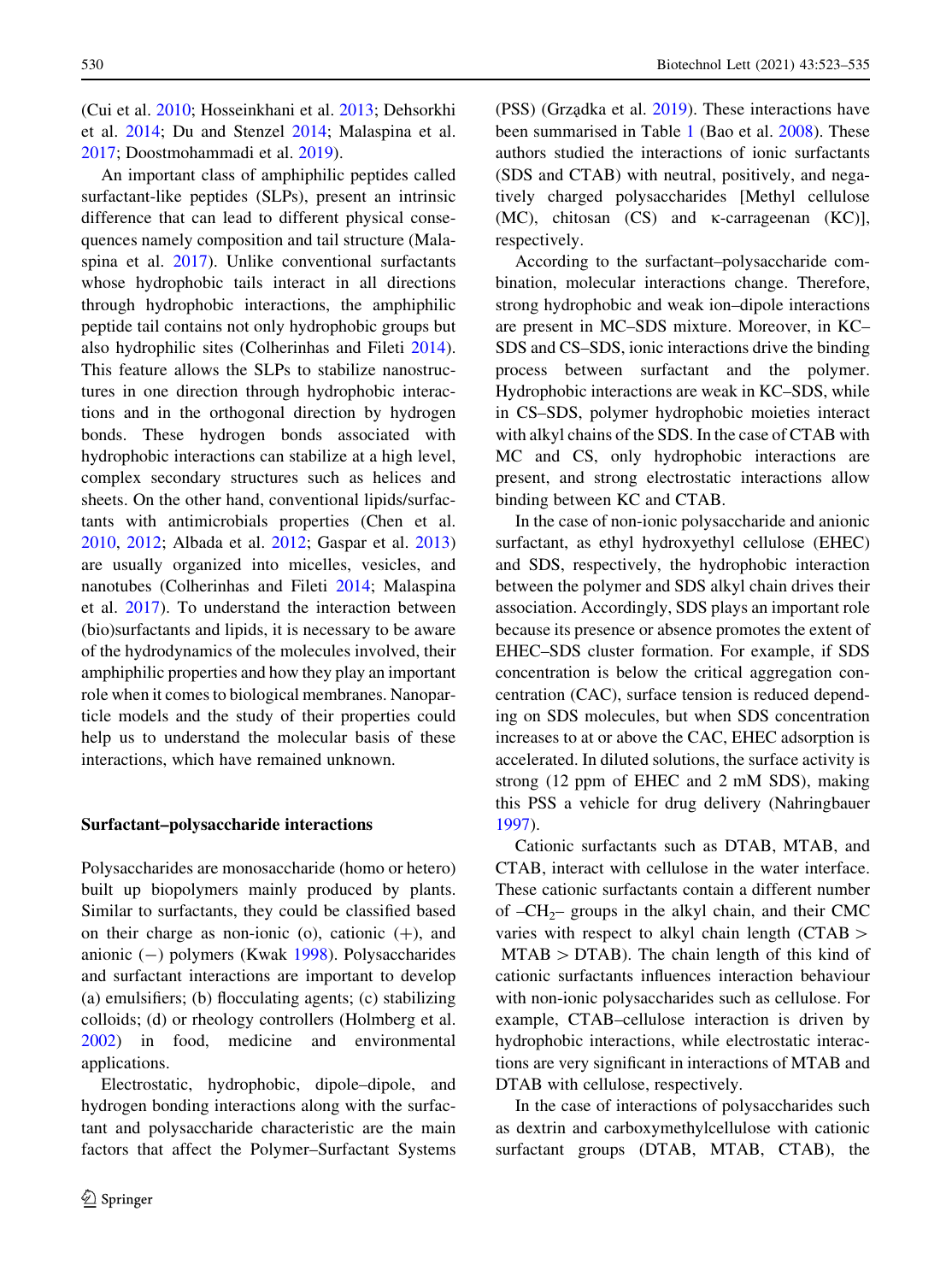<span id="page-9-0"></span>Table 1 Interactions between methyl cellulose, chitosan and <sub>K</sub>-carrageenan with ionic surfactants, SDS and CTAB (Bao et al. [2008](#page-10-0))

| Polysaccharide   | <b>Surfactant</b> | Interaction |               |            |
|------------------|-------------------|-------------|---------------|------------|
|                  |                   | Hydrophobic | Electrostatic | Ion-dipole |
| Methyl cellulose | <b>SDS</b>        | Strong      |               | Weak       |
| Chitosan         |                   | Medium      | Strong        |            |
| κ-Carrageenan    |                   | Weak        |               |            |
| Methyl cellulose | <b>CTAB</b>       | Strong      |               |            |
| Chitosan         |                   | Medium      |               |            |
| κ-Carrageenan    |                   |             | Strong        |            |

Table 2 Interaction of cetyl trimethyl ammonium bromide family (CnTAB) with cellulose nanocrystals (C = carbon number in alkyl chain of surfactant) (Brinatti et al. [2016\)](#page-10-0)

|          | CnTAB interaction with cellulose nanocrystals | Micelle formation  | Flocculation       |
|----------|-----------------------------------------------|--------------------|--------------------|
| $C = 12$ | Electrostatic                                 | High concentration |                    |
| $C = 14$ | Electrostatic-hydrophobic                     | Low concentration  | High concentration |
| $C = 16$ | Electrostatic-hydrophobic                     | Low concentration  | High concentration |

behaviour is different, for the interaction between dextrin and CTAB, hydrophobicity drives the interaction while in the case of carboxymethylcellulose and CTAB, electrostatic interactions are very significant (Biswas and Chattoraj [1997a,](#page-10-0) [b\)](#page-10-0).

Another example of PSS with an anionic surfactant, sodium stearoyl lactylate (SSL), an anionic surfactant and  $\kappa$ -carrageenan (KC) polymer, both of which are important in the food industry, have a different behaviour in solutions and gels. SSL changes KC conformation due to electrostatic interactions and hindrance. In the gelation process (melting process), KC suffers a coil helix transition and, finally, helix– helix aggregation, modifying its melting enthalpy. SSL hinders KC helix–helix aggregation. But, at a high concentration of surfactant, SSL forms micelles (solutions and gels). The combination of hindrance and electrostatic repulsion promote conformational changes in KC, both in solutions and in gels. In solution, enthalpy decreases continuously at high SSL concentration range, while in gels, this parameter decreases at a specific SSL concentration (Ortiz-Tafoya et al. [2018\)](#page-12-0).

In other cases, the interaction between a polysaccharide and surfactant depends on the alkyl chain length of the tensioactive molecule. Such is the case of CTAB homologues (CnTAB, where n is a carbon number in alkyl chain of surfactant) with cellulose

nanocrystals, a negatively charged polysaccharide. When  $\mathbf{n} = 12$  and the surfactant concentration is high, electrostatic interactions are present and micelle formation occurs, while at  $n = 14-16$  and a low surfactant concentration, micelles are formed, and flocculation process occurs at high CnTAB concentration (Table 2). These processes are driven in first instance by electrostatic interactions and by the hydrophobic interactions (Brinatti et al. [2016](#page-10-0)).

Polysaccharides–biosurfactants interactions

Some biosurfactants contain sugars in their structure such as glycolipids (e.g. rhamnolipids) and also interact with polysaccharides. In the food and pharmaceutical industries, pickering/stabilizing high internal phase emulsions (HIPEs) are very important as they are used in bioactive delivery. In these HIPEs three kinds of molecules interact: proteins–polysaccharides–biosurfactants. For example, zein–propylene glycol alginate mixed with rhamnolipids stabilize pickering emulsion in the oil-in-water interface. This emulsion system is formed by a 3D network of adsorbed and non-adsorbed particles, however the basis of molecular interactions amongst these molecules is unclear (Dai et al. [2019](#page-11-0)).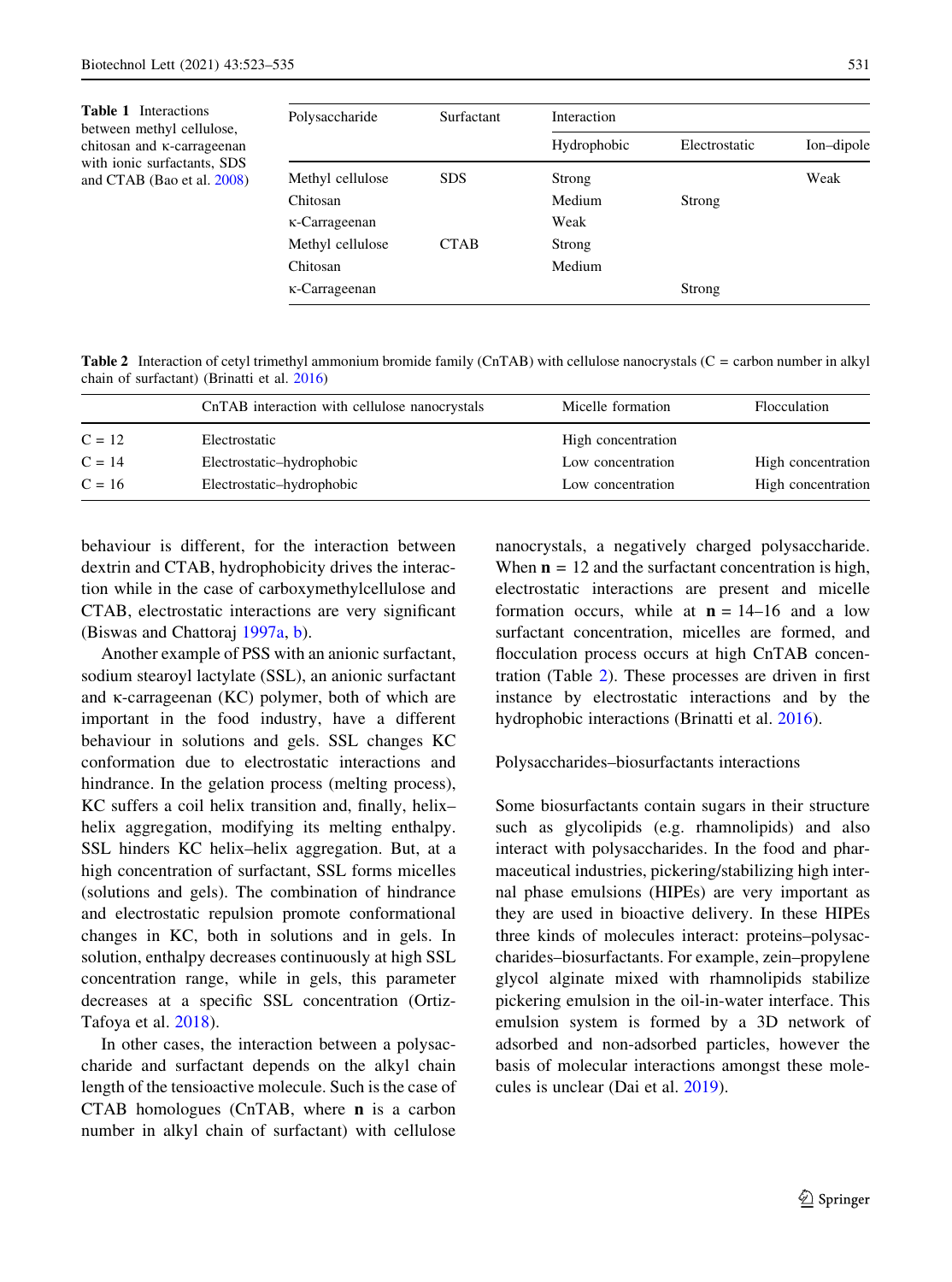#### <span id="page-10-0"></span>**Conclusions**

Recent works in this area highlight the importance of the interactions between surfactants and macromolecules and their role in biological membranes. The structures that form in solution are driven by molecular interactions. There are three main forces that drive the protein–surfactant interactions: electrostatic, hydrophobic, and Van der Waals, while the dominant interaction is controlled by the characteristics of both molecules and their concentration. The interactions between lipids and surfactants are described as a three-stage model, starting with the surfactant partition between the lipid bilayers and the aqueous phase, reaching a level where the bilayers break into micelles and ending with the solubilization of bilayers. The characteristics of PSS, such as polysaccharides–surfactants, can be controlled through the molecule design and their charge i.e. presence of electrostatic interaction at opposite charge PPS where hydrophobic interactions are predominant in  $o/-$  and  $o/+$  PPS, and where  $o/-$  interaction is stronger than  $o/+\text{PSS}$ ; these are some of the most powerful parameters to take into account in order to obtain the desired structures to be used for different applications. By modifying the interaction type and strength, as well as the concentrations of the molecules involved, the final product can be used for a wide variety of industrial formulations.

Acknowledgements The authors acknowledge the funding support from the Faculty of Science, Liverpool John Moores University ECR Fellowship 2018–2019. We also acknowledge to CAC Biología Celular y Molecular, Universidad Autónoma de Ciudad Juárez for its host facilities.

Open Access This article is licensed under a Creative Commons Attribution 4.0 International License, which permits use, sharing, adaptation, distribution and reproduction in any medium or format, as long as you give appropriate credit to the original author(s) and the source, provide a link to the Creative Commons licence, and indicate if changes were made. The images or other third party material in this article are included in the article's Creative Commons licence, unless indicated otherwise in a credit line to the material. If material is not included in the article's Creative Commons licence and your intended use is not permitted by statutory regulation or exceeds the permitted use, you will need to obtain permission directly from the copyright holder. To view a copy of this licence, visit <http://creativecommons.org/licenses/by/4.0/>.

#### References

- Afinjuomo F, Fouladian P, Parikh A et al (2019) Preparation and characterization of oxidized inulin hydrogel for controlled drug delivery. Pharmaceutics 11:356
- Akbari S, Abdurahman NH, Yunus RM et al (2018) Biosurfactants—a new frontier for social and environmental safety: a mini review. Biotechnol Res Innov 2(1):81–90
- Akram M, Ansari F, Bhat IA et al (2019) Probing interactions of bovine serum albumin (BSA) with the biodegradable version of cationic gemini surfactant. J Mol Liq 276:519–528
- Albada HB, Prochnow P, Bobersky S et al (2012) Tuning the activity of a short Arg-Trp antimicrobial peptide by lipidation of a C- or N-terminal lysine side-chain. ACS Med Chem Lett 3(12):980–984
- Aranda FJ, Espuny MJ, Marqués A et al (2007) Thermodynamics of the interaction of a dirhamnolipid biosurfactant secreted by Pseudomonas aeruginosa with phospholipid membranes. Langmuir 23:2700–2705
- Asselin S, Ingram J (2014) Uranium leaching from contaminated soil utilizing rhamnolipid, EDTA, and citric acid. Appl Environ Soil Sci 2014:462514
- Banat IM, Thavasi R (2018) Microbial biosurfactants and their environmental and industrial applications. CRC Press, Boca Raton, USA
- Bao H, Lin L, Gan LH et al (2008) Interactions between ionic surfactants and polysaccharides in aqueous solutions. Macromolecules 41:9406–9412
- Behrens R (1964) The physical and chemical properties of surfactants and their effects on formulated herbicides. Weeds 12:255
- Biswas SC, Chattoraj DK (1997a) Polysaccharide–surfactant interaction. 1. Adsorption of cationic surfactants at the cellulose–water interface. Langmuir 13:4505–4511
- Biswas SC, Chattoraj DK (1997b) Polysaccharide–surfactant interaction. 2. Binding of cationic surfactants to carboxymethyl cellulose and dextrin. Langmuir 13:4512–4519
- Bnyan R, Khan I, Ehtezazi T et al (2018) Surfactant effects on lipid-based vesicles properties. J Pharm Sci 107(5):1237–1246
- Brinatti C, Huang J, Berry RM et al (2016) Structural and energetic studies on the interaction of cationic surfactants and cellulose nanocrystals. Langmuir 32:689–698
- Campos JM, Montenegro Stamford TL, Sarubbo LA, de Luna JM, Rufino RD, Banat IM (2013) Microbial biosurfactants as additives for food industries; a review. Biotechnol Prog 29(5):1097–1108
- Castelli F, Sarpietro MG, Micieli D et al (2008) Differential scanning calorimetry study on drug release from an inulinbased hydrogel and its interaction with a biomembrane model: pH and loading effect. Eur J Pharm Sci 35(1–2):76–85
- Ceresa C, Fracchia L, Williams M, Banat IM et al (2020) The effect of sophorolipids against microbial biofilms on medical-grade silicone. J Biotechnol 309:34–43
- Chen C, Pan F, Zhang S, Hu J et al (2010) Antibacterial activities of short designer peptides: a link between propensity for nanostructuring and capacity for membrane destabilization. Biomacromolecules 11(2):402–411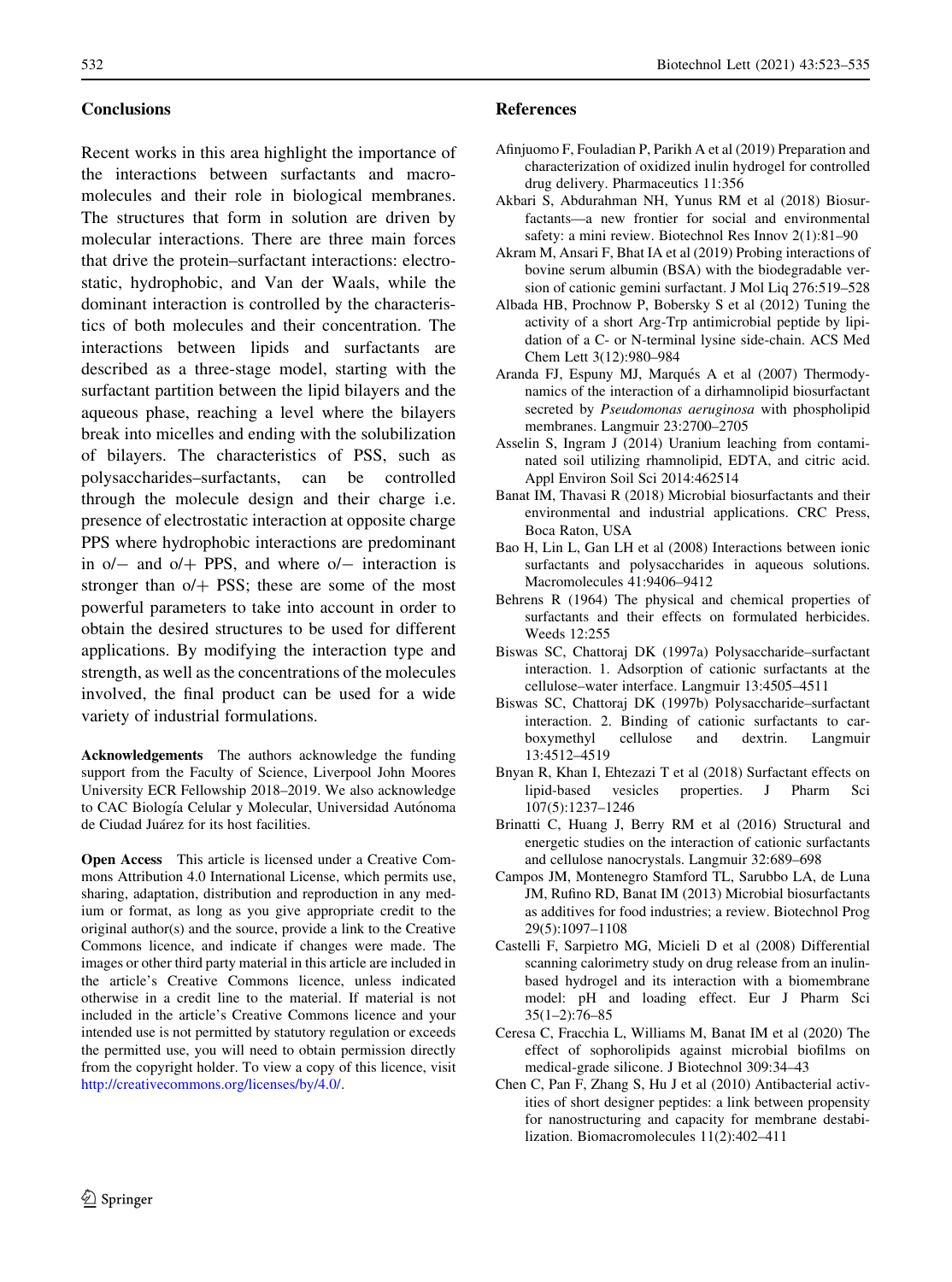- <span id="page-11-0"></span>Chen C, Hu J, Zhang S et al (2012) Molecular mechanisms of antibacterial and antitumor actions of designed surfactantlike peptides. Biomaterials 33(2):592–603
- Chernik GG (2000) Phase studies of surfactants–water systems. Curr Opin Colloid Interface Sci 4:381–390
- Colherinhas G, Fileti E (2014) Molecular dynamics study of surfactant-like peptide based nanostructures. J Phys Chem B 118(42):12215–12222
- Cui H, Webber M, Stupp SI (2010) Self-assembly of peptide amphiphiles: from molecules to nanostructures to biomaterials. Biopolymers 94(1):1–18
- Dai L, Yang S, Wei Y et al (2019) Development of stable high internal phase emulsions by pickering stabilizations: utilization of zein-propylene glycol alginate-rhamnolipid complex particles as colloidal emulsifiers. Food Chem 275:246–254
- Deep S, Ahluwalia JC (2001) Interaction of bovine serum albumin with anionic surfactants. Phys Chem Chem Phys 3:4583–4591
- Dehsorkhi A, Castelletto V, Hamley IW (2014) Self-assembling amphiphilic peptides. J Pept Sci 20(7):453–467
- Díaz X, Abuin E, Lissi E  $(2003)$  Quenching of BSA intrinsic fluorescence by alkylpyridinium cations: its relationship to surfactant–protein association. J Photochem Photobiol 155:157–162
- Diaz MA, De Ranson IU, Dorta B et al (2015) Metal removal from contaminated soils through bioleaching with oxidizing bacteria and rhamnolipid biosurfactants. Soil Sediment Contam Int J 24:16
- Diaz De Rienzo MA, Kamalanathan ID, Martin PJ (2016) Comparative study of the production of rhamnolipid biosurfactants by B. thailandensis E264 and P. aeruginosa ATCC 9027 using foam fractionation. Process Biochem 51:820–827
- Doostmohammadi M, Ameri A, Mohammadinejad R, Banat IM, Ohadi M, Dehghannoudeh G (2019) Hydrogels for peptide hormones delivery: therapeutic and tissue engineering applications. Drug Des Dev Ther 13:3405–3418
- Du AW, Stenzel MH (2014) Drug carriers for the delivery of therapeutic peptides. Biomacromolecules 15(4):1097–1114
- Dua JS, Rana AC, Bhandari AK (2012) Liposome: methods of preparation and applications. Int J Pharm Stud Res 3(2):14–20
- Dubey P, Sugam K, Ravindranathan S et al (2018) pH dependent sophorilipid assemblies and their influence on gelation of silk fibrion protein. Mater Chem Phys 23:9–16
- Ebnesajjad S (2006) Surface treatment of materials for adhesive bonding. In: Ebnesajjad S (ed) Surface tension and its measurement, 2nd edn. Elsevier, USA, pp 9–28
- Ebnesajjad S (2014) Surface treatment of materials for adhesive bonding. In: Ebnesajjad S (ed) Surface tension and its measurement, 2nd edn. Elsevier, USA, pp 7–24
- Elshikh M, Moya-Ramírez I, Moens H et al (2017) Rhamnolipids and lactonic sophorolipids: natural antimicrobial surfactants for oral hygiene. J Appl Microbiol 123:1111–1123
- Fan L, Xie P, Wang Y et al (2018) Biosurfactant–protein interaction: influences of mannosylerythritol lipids-A on bglucosidase. J Agric Food Chem 66:238–246
- Faustino CMC, Calado ART, García-Rio L (2009) Geminisurfactant–protein interactions: effect of pH, temperature, and surfactant stereochemistry. Biomacromolecules 10:2508–2514
- Gaspar D, Veiga AS, Castanho MARB (2013) From antimicrobial to anticancer peptides. A review. Front Microbiol 4:294
- Geetha SJ, Banat IM, Joshi SJ (2018) Biosurfactants: production and potential applications in microbial enhanced oil recovery (MEOR). Biocatal Agric Biotechnol 14:23–32
- Grządka E, Matusiak J, Stankeviĉ M (2019) Interactions between fluorocarbon surfactants and polysaccharides. J Mol Liq 283:81–90
- Gunay SM, Ozer Y (2018) Liposomes and micelles as nanocarriers for diagnostic and imaging purposes In: Design of nanostructures for theranostics applications. William Andrew Publishing, USA
- Hansted JG, Wejse PL, Bertelsen H et al (2011) Effect of protein–surfactant interactions on aggregation of  $\beta$ -lactoglobulin. Biochim Biophys Acta 1814:713–723
- Helenius A, Simons K (1975) Solubilization of membranes by detergents. Biochim Biophys Acta 415:29–79
- Holmberg K, Joensson B, Kronberg B et al (2002) Surfactants and polymers in aqueous solution. Wiley, Chichester, UK
- Hosseinkhani H, Hong PD, Yu DS (2013) Self-assembled proteins and peptides for regenerative medicine. Chem Rev 113:4837–4861
- Kezwon A, Góral I, Fraczyk T et al (2016) Effect of surfactants on surface activity and rheological properties of type I collagen at air/water interface. Colloid Surf B 148:238–248
- Kezwon´ A, Wojciechowski K (2016) Collagen–surfactant mixtures at fluid/fluid interfaces. Colloid Surf A 509:390–400
- Khan TA, Mahler HC, Kishore RSK (2015) Key interactions of surfactants in therapeutic protein formulations: a review. Eur J Pharm Biopharm 97:60–67
- Khan JM, Malik A, Ahmed A et al (2019) Effect of cetyltrimethylammonium bromide (CTAB) on the conformation of a hen egg white lysozyme: a spectroscopic and molecular docking study. Spectrochim Acta A Mol Biomol Spectrosc 219:313–318
- Koynova R, Tenchov B (2001) Interactions of surfactants and fatty acids with lipids. Curr Opin Colloid Interface Sci 6:277–286
- Kralova I, Sjöblom J (2009) Surfactants used in food industry: a review. J Dispers Sci Technol 30(9):1363–1383
- Kwak JCT (1998) Polymer–surfactant systems. Marcel Dekker, USA
- Langner M, Hui S (2000) Effect of free fatty acids on the permeability of 1,2-dimyristoyl-sn-glycero-3-phosphocholine bilayer at the main phase transition. Biochim Biophys Acta 1463(2):439–447
- Le Maire M, Champeil P, Moller JV (2000) Interaction of membrane proteins and lipids with solubilizing detergents. Biochim Biophys Acta 1508:86–111
- Lee HJ, McAuley A, Schilke KF et al (2011) Molecular origins of surfactant-mediated stabilizations of protein drugs. Adv Drug Deliv Rev 63:1160–1171
- Li Y, Lee JS (2019) Staring at protein–surfactant interactions: fundamental approaches and comparative evaluation of their combinations: a review. Anal Chim Acta 1063:18–39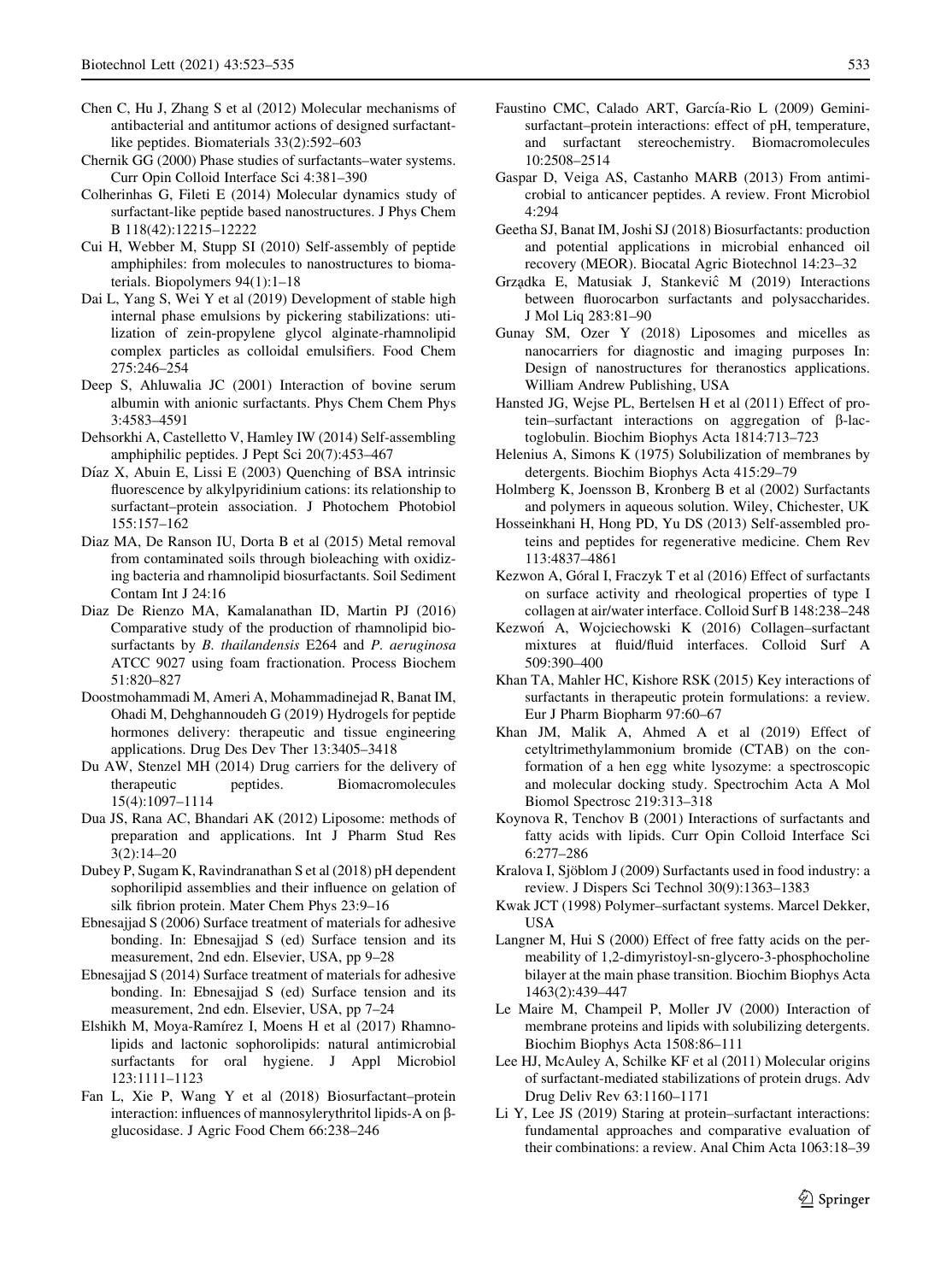- <span id="page-12-0"></span>Lichtenberg D, Robson RJ, Dennis EAW (1983) Solubilization of phospholipid by detergents structural and kinetic aspects. Biochim Biophys Acta 737:285–304
- Lichtenberg D, Ahyayauch H, Alonso A et al (2013) Detergent solubilization of lipid bilayers: a balance of driving forces. Trends Biochem Sci 38(2):85–93
- Mackie A, Wilde P (2005) The role of interactions in defining the structure of mixed protein–surfactant interfaces. Adv Colloid Interface Sci 117:3–13
- Malaspina T, Colherinhas G, Outi FO et al (2017) Assessing the interaction between surfactant-like peptides and lipid membranes. RSC Adv 7:35973–35981
- Maldonado F, Almela M, Otero A et al (1991) The binding of anionic and nonionic surfactants to collagen through the hydrophobic effect. J Protein Chem 10(2):189–192
- Malik NA (2015) Surfactant–amino acid and surfactant–surfactant interaction in aqueous medium: a review. Appl Biochem Biotechnol 176:2077–2106
- Mandal BB, Kund SC (2008) A novel method for dissolution and stabilization of non-mulberry silk gland protein fibroin using anionic surfactant sodium dodecyl sulfate. Biotechnol Bioeng 99:1482–1489
- Mankowich AM (1953) Physicochemical properties of surfactants. Ind Eng Chem 45(12):2759–2766
- Marquez R, Forgiarini AM, Langevin D et al (2018) Instability of emulsions made with surfactant–oil–water systems at optimum formulation with ultralow interfacial tension. Langmuir 34:9252–9263
- Marquez R, Anton R, Vejar F et al (2019) New interfacial rheology characteristics measured using a spinning drop Rheometer at the optimum formulation. Part 2. Surfactant– oil–water systems with a high volume of middle-phase microemulsion. J Surfactants Deterg 22:177–188
- Mehan S, Aswal VK, Kohlbrecher J (2015) Tuning of protein– surfactant interaction to modify the resultant structure. Phys Rev E 92:032713
- Morais IMC, Cordeiro AL, Teixeira GS et al (2017) Biological and physicochemical properties of biosurfactants produced by Lactobacillus jensenii P6A and Lactobacillus gasseri P65. Microb Cell Fact 16(155):1–15
- Nahringbauer I (1997) Polymer–surfactant interaction as revealed by the time dependence of surface tension. The EHEC/SDS/water system. Langmuir 13:2242–2249
- Naughton PJ, Marchant R, Naughton V et al (2019) Microbial biosurfactants: current trends and applications in agricultural and biomedical industries. J Appl Microbiol 127:12–28
- Ohadi M, Shahravan A, Dehghannoudeh N, Eslaminejad T, Banat IM, Dehghannoudeh G (2020) Potential use of microbial surfactant in microemulsion drug delivery system: a systematic review. Drug Des Dev Ther 14:541–550
- Ortiz A, Teruel JA, Espuny MJ et al (2008) Interactions of a Rhodococcus sp. biosurfactant trehalose lipid with phosphatidylethanolamine membranes. Biochim Biophys Acta 1778:2806–2813
- Ortiz A, Teruel JA, Espuny MJ et al (2009) Interactions of a bacterial biosurfactant trehalose lipid with phosphatidylserine membranes. Chem Phys Lipids 158(1):46–53
- Ortiz-Tafoya MC, Rolland-Sabate´ A, Garnier C et al (2018) Thermal, conformational and rheological properties of  $\kappa$ -

carrageenan-sodium stearoyl lactylate gels and solutions. Carbohydr Polym 193:289–297

- Otzen D (2011) Protein–surfactant interactions: a tale of many states. Biochim Biophys Acta 1814:562–591
- Otzen DE (2017) Biosurfactants and surfactants interacting with membranes and proteins: same but different? Biochim Biophys Acta 1859:639–649
- Otzen DE, Sehgal P, Westh P  $(2009)$   $\alpha$ -Lactalbumin is unfolded by all classes of surfactants but by different mechanisms. J Colloid Interface Sci 329:273–283
- Pacifico C, Giers S (1995) Surfactants used in textile applications. J Am Oil Chem Soc 32:231–235
- Pan F, Lu Z, Tucker I et al (2016) Surface active complexes formed between keratin polypeptides and ionic surfactants. J Colloid Interface Sci 484:125–134
- Park JH, Kim MH, Jeong L et al (2014) Effect of surfactants on sol–gel transition of silk fibroin. J Sol-Gel Sci Technol 71:364–371
- Parray M, Mir MUH, Dohare N et al (2018) Effect of cationic gemini surfactant and its monomeric counterpart on the conformational stability and esterase activity of human serum albumin. J Mol Liq 260:65–77
- Patino JMR, Niño MRR, Sánchez CC (2007) Physico-chemical properties of surfactant and protein films. Curr Opin Colloid Interface Sci 12(4):187–195
- Peypoux F, Bonmatin JM, Labbe H et al (1994) [Ala4] surfactin, a novel isoform from B. subtilis studied by mass and NMR spectroscopies. Eur J Biochem 224:89–96
- Pizzirusso A, De Nicola A, Sevink GJA et al (2017) Biomembrane solubilization mechanism by Triton X-100: a computational study of the three stage model. Phys Chem Chem Phys 19:29780–29794
- Poša M, Pilipović A, Torović L et al (2019) Co-solubilisation of a binary mixture of isoflavones in a water micellar solution of sodium cholate or cetyltrimethylammonium bromide: influence of micelle structure. J Mol Liq 273:134–146
- Proffitt TJ, Patterson T (1988) Oleochemical surfactants and lubricants in the textile industry. J Am Oil Chem Soc 65:1682
- Rodrigues L, Banat IM, Teixeira J et al (2006) Biosurfactants: potential applications in medicine. J Antimicrob Chemother 57:609–618
- Rudolph TW, Jones LS (2002) Surfactant–protein interactions. Pharm Biotechnol 13:159–175
- Ruiz-Peña M, Oropesa-Nuñez TP, Louro SRW et al (2010) Physico-chemical studies of molecular interactions between non-ionic surfactants and bovine serum albumin. Colloids Surf B Biointerfaces 75:282–289
- Santos D, Rufino R, Luna J et al (2016) Biosurfactants: multifunctional biomolecules of the 21st century. Int J Mol Sci 17:401
- Sinha S, Tikariha D, Lakra J et al (2016) Interactions of bovine serum albumin with cationic monomeric and dimeric surfactants: a comparative study. J Mol Liq 218:421–428
- Sonu SH, Kumari S, Aggrawal R et al (2017) Study on interactions of cationic gemini surfactants with folded and unfolded bovine serum albumin: effect of spacer group of surfactants. J Mol Liq 245:369–379
- Stryer S (1981) Kimball's biology pages, ''cell membranes.'' Biochemistry 2nd ed. Freeman, USA